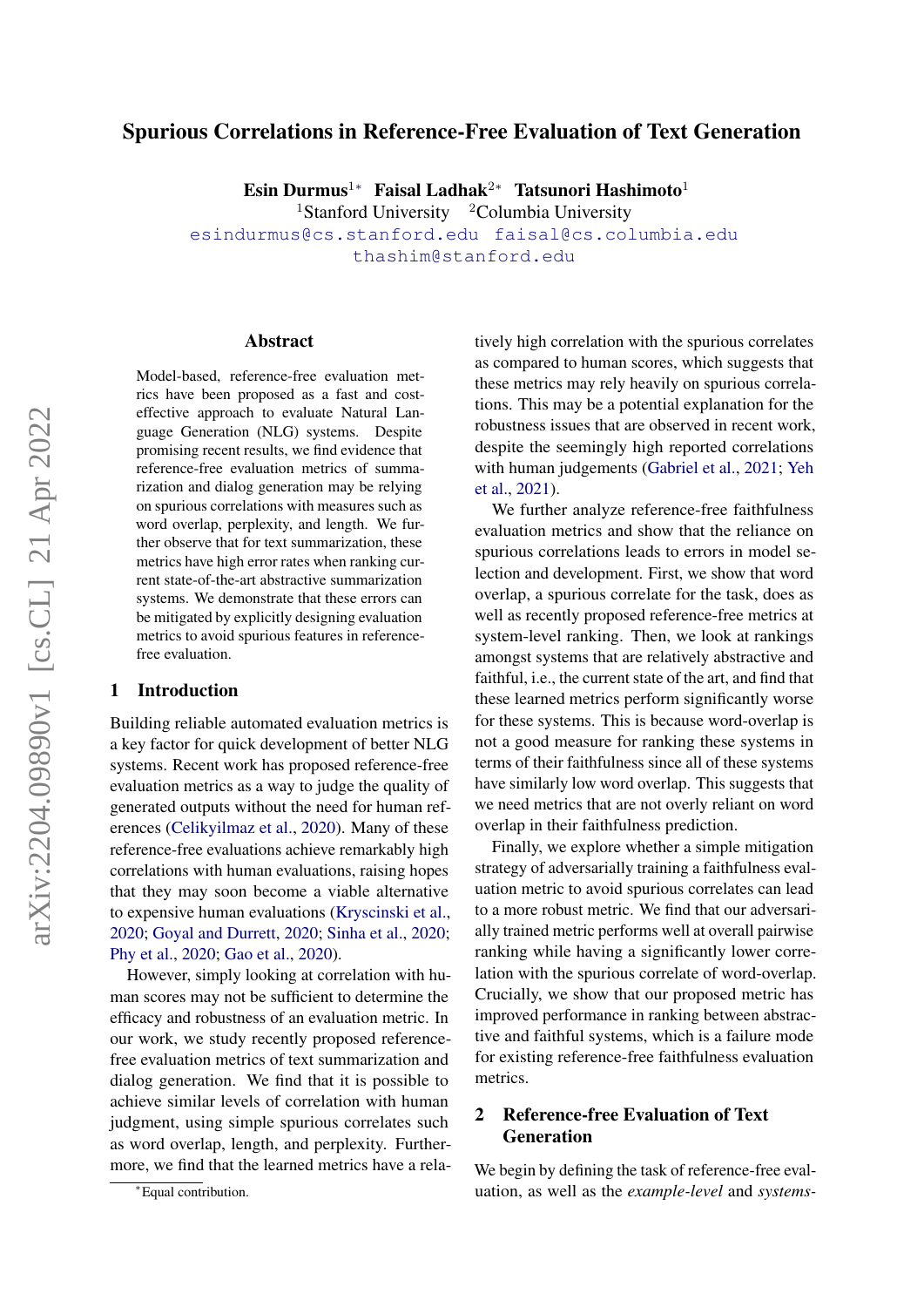*level* evaluation of these metrics.

We define a reference-free evaluation metric as a function  $F(x, y)$  that can assign a quality score to an output sequence  $y$  for a given input sequence x. The goal of a reference-free evaluation metric  $F(x, y)$  is to assign high scores to desirable outputs  $y$  for some attribute, such as the faithfulness of a summary. Measuring the quality of this metric is challenging, and prior work has relied upon correlation to human judgments  $H(x, y)$ .

Example-level evaluation: A number of existing reference free evaluations rely upon a procedure which we call *example-level* human correlations [\(Fabbri et al.,](#page-8-3) [2020;](#page-8-3) [Phy et al.,](#page-10-1) [2020;](#page-10-1) [Sinha et al.,](#page-10-0) [2020\)](#page-10-0), which measures the effectiveness of a metric by computing a Pearson or Spearman correlation  $corr_{p_{eval}}(H(x, y), F(x, y))$  over some sampled evaluation data  $p_{eval}(x, y)$ .

System-level evaluation: An alternative approach to evaluation is *systems-level* rankings [\(Mathur et al.,](#page-10-3) [2020;](#page-10-3) [Kocmi et al.,](#page-9-2) [2021\)](#page-9-2), which we define as the ability to identify which model is better amongst a set of models M. F is evaluated via its accuracy in matching human evaluation H on all pairs  $(m_i, m_j) \in M \times M$  where  $m_i \neq m_j$ .

The definitions of example and system level correlations suggest that evaluations of these metrics may have a strong dependence on the example and systems distributions  $p_{eval}(x, y)$  and M. As an example, consider an evaluation for dialogue response quality. Building a truly accurate predictor for dialogue response quality is challenging, but if  $p_{eval}(x, y)$  consists of all either professionally written examples or ungrammatical nonsense, a simple grammar checker would perform exceedingly well.

This is an instance of what is called a spurious correlate. More formally, we define this as some attribute  $S(x, y)$  which is correlated with H in  $p_{eval}(x, y)$  but is not correlated with H for a carefully constructed test distribution  $p_{\text{test}}(x, y)$ . We say that F is *spuriously correlated* with S if:

- 1.  $F$  and  $H$  are highly correlated under  $p_{eval}(x, y)$  but not under  $p_{test}(x, y)$ .
- 2. F remains correlated with S under  $p_{\text{test}}(x, y)$ .

# 3 Example-level Analysis of Learned Evaluation Metrics

In this section, we look at example-level Spearman correlations with human judgements for referencefree evaluation metrics that have been proposed for

summarization and dialog generation. We compare the metrics to spurious correlates such as wordoverlap, length and perplexity, in order to understand whether the metrics can perform better than these simple measures. We also measure to what extent the proposed metrics are correlated with these spurious measures.

### <span id="page-1-0"></span>3.1 Faithfulness Evaluation in Text Summarization

State-of-the-art text summarization models are capable of producing fluent summaries. However, they suffer from generating information that is not consistent (i.e., unfaithful) with the information in the source article [\(Cao et al.,](#page-8-4) [2018\)](#page-8-4). Prior work showed that reference-based metrics are not able to capture such consistency errors [\(Falke et al.,](#page-8-5) [2019\)](#page-8-5). This motivated researchers to build evaluation metrics to capture these faithfulness issues since collecting human evaluations for faithfulness is expensive and time-consuming [\(Wang et al.,](#page-10-4) [2020;](#page-10-4) [Durmus et al.,](#page-8-6) [2020;](#page-8-6) [Kryscinski et al.,](#page-9-0) [2020;](#page-9-0) [Goyal](#page-9-1) [and Durrett,](#page-9-1) [2020\)](#page-9-1).

In this section, we analyze recently proposed reference-free faithfulness evaluation metrics and compare their performance against the spurious correlate of word overlap. Furthermore, we analyze the correlation between the learned metrics and word overlap to understand to what extent these metrics rely on spurious correlations. We focus on learned entailment-based faithfulness evaluation metrics due to their high performance in identifying faithfulness issues [\(Pagnoni et al.,](#page-10-5) [2021\)](#page-10-5). In particular we evaluate FactCC [\(Kryscinski et al.,](#page-9-0) [2020\)](#page-9-0) and DAE [\(Goyal and Durrett,](#page-9-3) [2021\)](#page-9-3), which have been shown to achieve higher example-level correlations with human judgements than existing faithfulness evaluation metrics [\(Pagnoni et al.,](#page-10-5) [2021\)](#page-10-5).

FactCC. [Kryscinski et al.](#page-9-0) [\(2020\)](#page-9-0) proposed an entailment-based method where they train a BERTbased model to predict whether or not the source article entails a summary. To train this model, they generate synthetic training data by applying a set of transformations to source article sentences in order to get article, summary pairs. They evaluate their approach on the CNN/DM dataset [\(See et al.,](#page-10-6) [2017\)](#page-10-6) and report a high accuracy on example-level comparisons on a human-annotated test set.

DAE. Goval and Durrett [\(2021\)](#page-9-3) collected human annotations at the word-level and arc-level to study faithfulness at a finer granularity. They also trained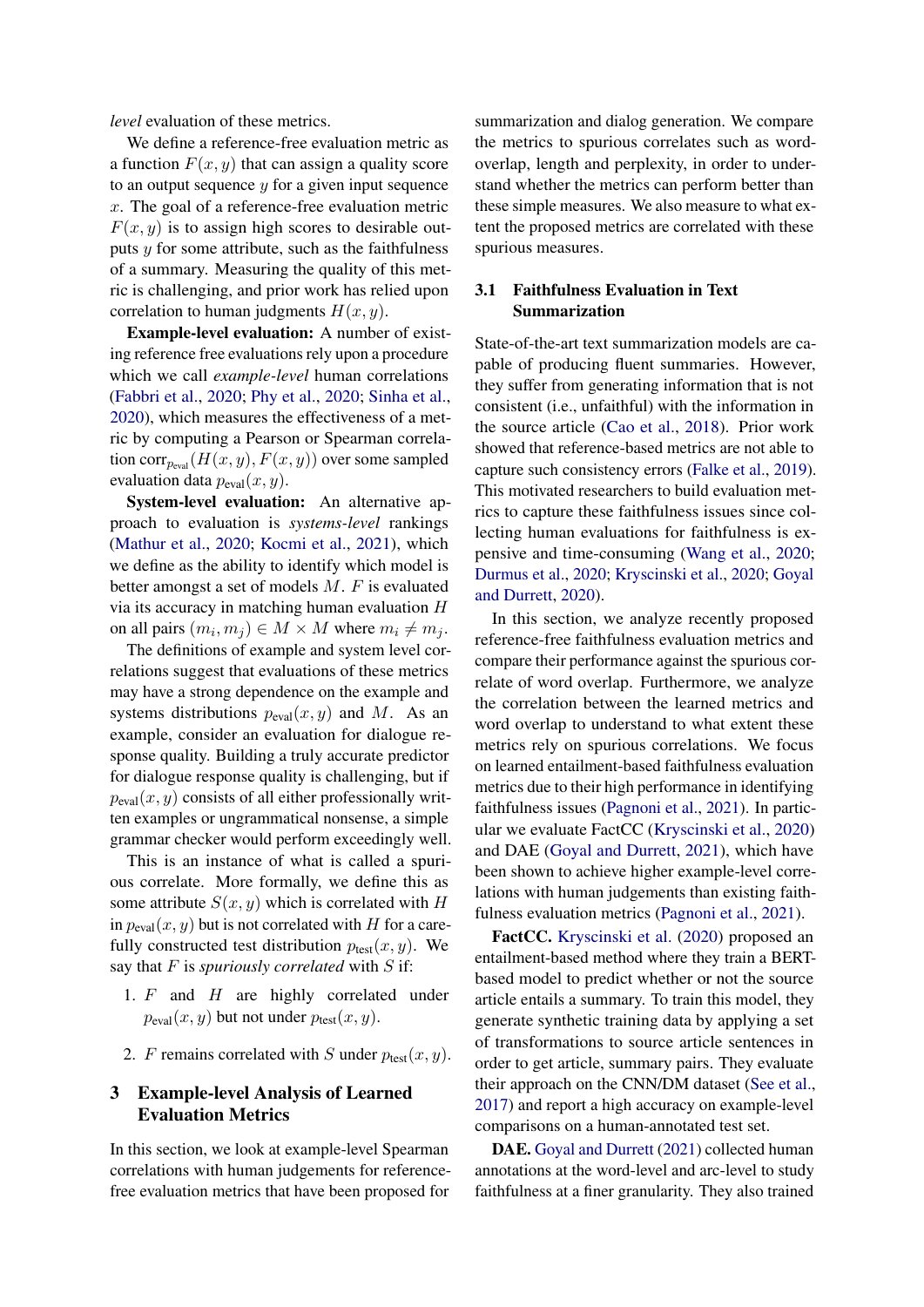<span id="page-2-0"></span>

Figure 1: Correlation of the spurious correlates and learned metrics with human scores. Density, a spurious correlate, achieves similar performance as DAE and performs significantly better than FactCC.

<span id="page-2-2"></span>

| Metric     | Human | Density |
|------------|-------|---------|
| FactCC     | 0.36  | 0.59    |
| <b>DAE</b> | 0.38  | 0.76    |

Table 1: Correlation of FactCC and DAE scores with humans vs density. Both learned metrics have a significantly higher correlation with density than human scores.

a dependency arc entailment model for faithfulness detection [\(Goyal and Durrett,](#page-9-1) [2020\)](#page-9-1). They evaluate on the same test set as [Kryscinski et al.](#page-9-0) [\(2020\)](#page-9-0) and report improved results over FactCC.

We look at how these learned, reference-free metrics compare with word overlap – a simple spurious correlate. One simple measure of whether a generated summary is faithful is to look at its word overlap with the source article; summaries with a higher word overlap are more likely to be faithful [\(Ladhak](#page-9-4) [et al.,](#page-9-4) [2021\)](#page-9-4). However, this measure of faithfulness is spurious because it cannot distinguish between faithful and unfaithful summaries that have similar word overlap. In particular, we look at two metrics of word-overlap following [Grusky et al.](#page-9-5) [\(2018\)](#page-9-5): *coverage* and *density*. *Coverage* measures the percentage of the words in the summary that are also present in the article. *Density* instead looks at the average length of the segments in the summary that are extracted from the article.

Results. We use the large-scale faithfulness human annotations collected by [Fabbri et al.](#page-8-3) [\(2020\)](#page-8-3) for 16 summarization models on the CNN/DM dataset [\(See et al.,](#page-10-6) [2017\)](#page-10-6) for our analysis. Figure [1](#page-2-0) shows the example-level correlations with human scores for each of the factuality metrics as well as the spurious correlates. We note that *den-* *sity* has a similar correlation with human scores as DAE, and is significanlty<sup>[1](#page-2-1)</sup> better than FactCC. This result is alarming because *density* is a spurious correlate, yet it can achieve similar performance as the metrics that have been trained for faithfulness evaluation.

Moreover, we also see that both FactCC and DAE have a significantly higher correlation with *density* than they do with human scores (Table [1\)](#page-2-2). This indicates that these metrics may rely upon spurious correlations and are not yet capturing a deeper understanding of faithfulness.

#### 3.2 Learned Metrics for Dialog Generation

Dialog generation systems need to be able to generate a response given the dialog context. The ability to automatically evaluate the quality of a response is essential for building dialogue systems. [Liu et al.](#page-9-6) [\(2016\)](#page-9-6) show that referenced-based evaluation metrics do not correlate well with human judgments of response quality. This has led to an increased interest in reference-free evaluation metrics for evaluating dialogue response quality.

Similar to our analysis in § [3.1,](#page-1-0) we aim to look at recently proposed metrics for reference-free evaluation, along with spurious correlates for dialog response quality, and compare them against human judgments.

DialogRPT. [Gao et al.](#page-8-1) [\(2020\)](#page-8-1) finetune GPT-2 to predict the different types of human feedback (replies, upvotes, etc.) in Reddit threads and combine these to form a composite score for response quality. They evaluate their approach on the Reddit data that they collected and show that their method achieves higher example-level agreement with human judgments than baseline metrics.

MAUDE. [Sinha et al.](#page-10-0) [\(2020\)](#page-10-0) propose a model that encodes each utterance in the dialog context using a pre-trained BERT model and leverages the temporal transitions between them to score a response. They add noise to existing dialog responses to create negative examples and train their system to distinguish them from valid responses using noise contrastive estimation (NCE). They evaluate their model on the PersonaChat [\(Zhang](#page-10-7) [et al.,](#page-10-7) [2018\)](#page-10-7) dataset and report improved examplelevel Spearman correlation with human judgments compared to existing baseline metrics.

<span id="page-2-1"></span><sup>&</sup>lt;sup>1</sup>All numbers reported in the paper are bootstrap means over 1000 bootstrap samples. We use a one-tailed percentile bootstrap test to determine significance at  $\alpha = 0.05$ .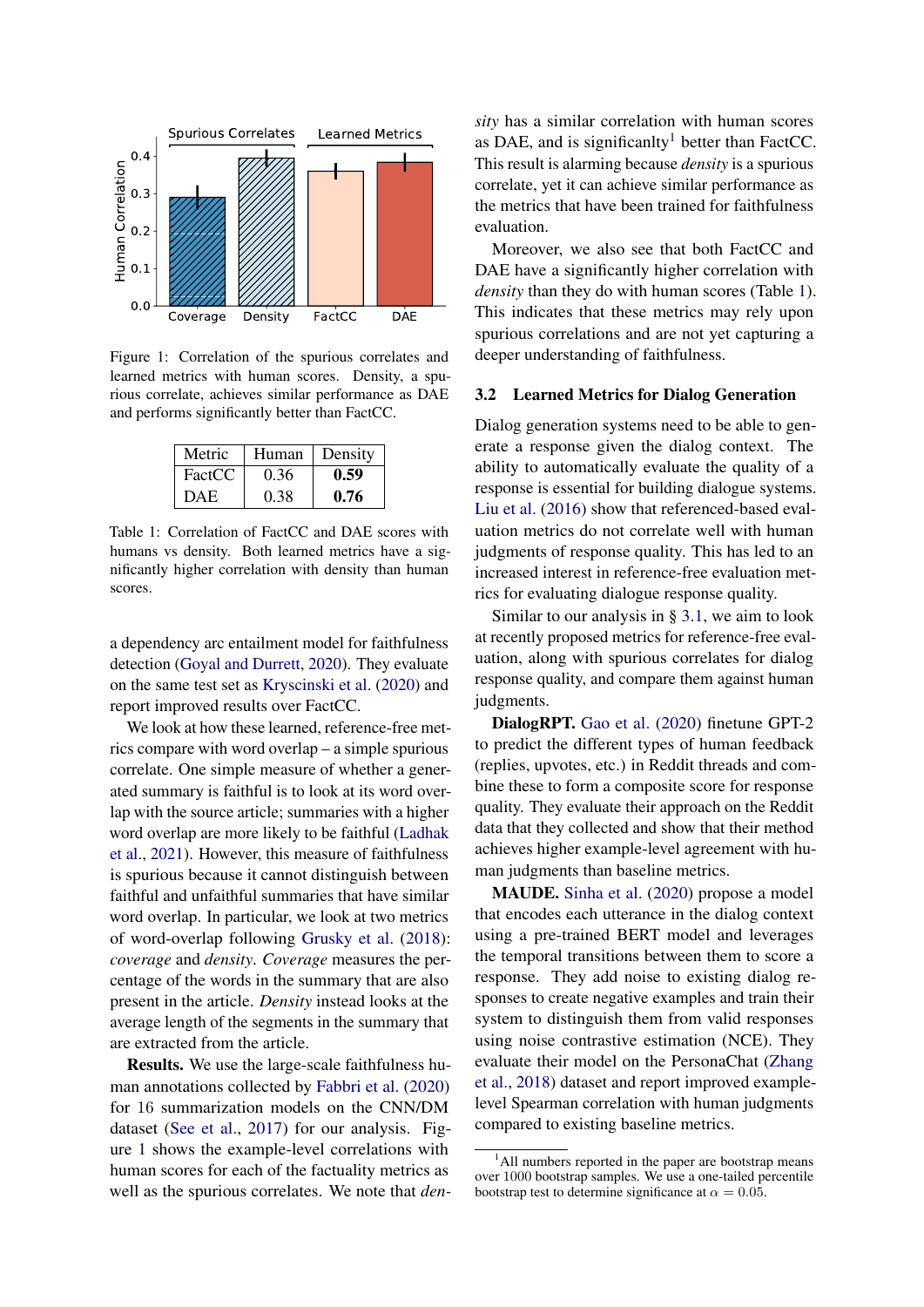<span id="page-3-1"></span>

<span id="page-3-2"></span>Figure 2: Correlation of the spurious correlates and learned metrics with human scores. PPL+Len represents a simple combination of perplexity (PPL) and length features. The best spurious correlate performs significantly better than all learned metrics on TopicalChat, and performs similarly to the best learned metric on PersonaChat and DailyDialog.

|             |           | Human    | Perplexity | Length   | PPL+Len  |
|-------------|-----------|----------|------------|----------|----------|
|             | DialogRPT | $-0.033$ | $-0.017$   | 0.086    | 0.068    |
| PersonaChat | Maude     | 0.303    | 0.373      | $-0.089$ | 0.137    |
|             | USL-H     | 0.496    | 0.092      | 0.506    | 0.469    |
|             | DialogRPT | 0.117    | $-0.011$   | 0.272    | 0.276    |
| TopicalChat | Maude     | 0.135    | 0.243      | $-0.191$ | $-0.148$ |
|             | USL-H     | 0.318    | 0.037      | 0.359    | 0.355    |
|             | DialogRPT | 0.025    | $-0.182$   | 0.359    | 0.270    |
| DailyDialog | Maude     | $-0.074$ | $-0.076$   | 0.102    | 0.033    |
|             | USL-H     | 0.094    | 0.048      | $-0.208$ | $-0.236$ |

Table 2: Correlation of the metrics with human scores and spurious correlates. Reference-free evaluation metrics have higher correlation with spurious correlates than the human scores.

USL-H. [Phy et al.](#page-10-1) [\(2020\)](#page-10-1) decompose response quality into three aspects and train a model to score a response along each of these aspects. They then combine the scores hierarchically into one composite score for response quality. They evaluate their metric on the DailyDialog [\(Li et al.,](#page-9-7) [2017\)](#page-9-7) dataset and report significantly higher example-level correlations than previous baseline metrics.

MNLI+Adv. [Dziri et al.](#page-8-7) [\(2021\)](#page-8-7) introduce an entailment-based metric that evaluates the groundedness of a dialog response, i.e., whether the generated response is consistent with the information in the provided external context, such as a Wikipedia article. They trained their metric on automatically generated adversarial data by applying perturbations to the evidence. They further collect human annotations for the various aspects of dialog generation, such as entailment, genericness, etc., and show that their method is more effective in accurately categorizing the generations than existing

entailment models.

To assess these metrics, we look at two spurious correlates for dialog quality – perplexity and length of the generated output – as well as a simple combination of two measures. We compute perplexity using a pre-trained GPT-2 language model [\(Rad](#page-10-8)[ford et al.,](#page-10-8) [2019\)](#page-10-8). Perplexity (PPL) and length are spurious correlates since they do not account for the dialog context, and therefore it is possible to have high-quality and low-quality responses with similar perplexities/lengths. For groundedness evaluation, we look at the same word overlap measures, as we did for summarization, i.e., *density* and *coverage*, and we measure overlap between the response and the provided external evidence.

**Results.** We evaluate metrics<sup>[2](#page-3-0)</sup> for response quality estimation on three popular multi-turn dialog datasets – DailyDialog, which contains dialogs

<span id="page-3-0"></span><sup>&</sup>lt;sup>2</sup>We use the code provided by [Yeh et al.](#page-10-2)  $(2021)$  for these experiments.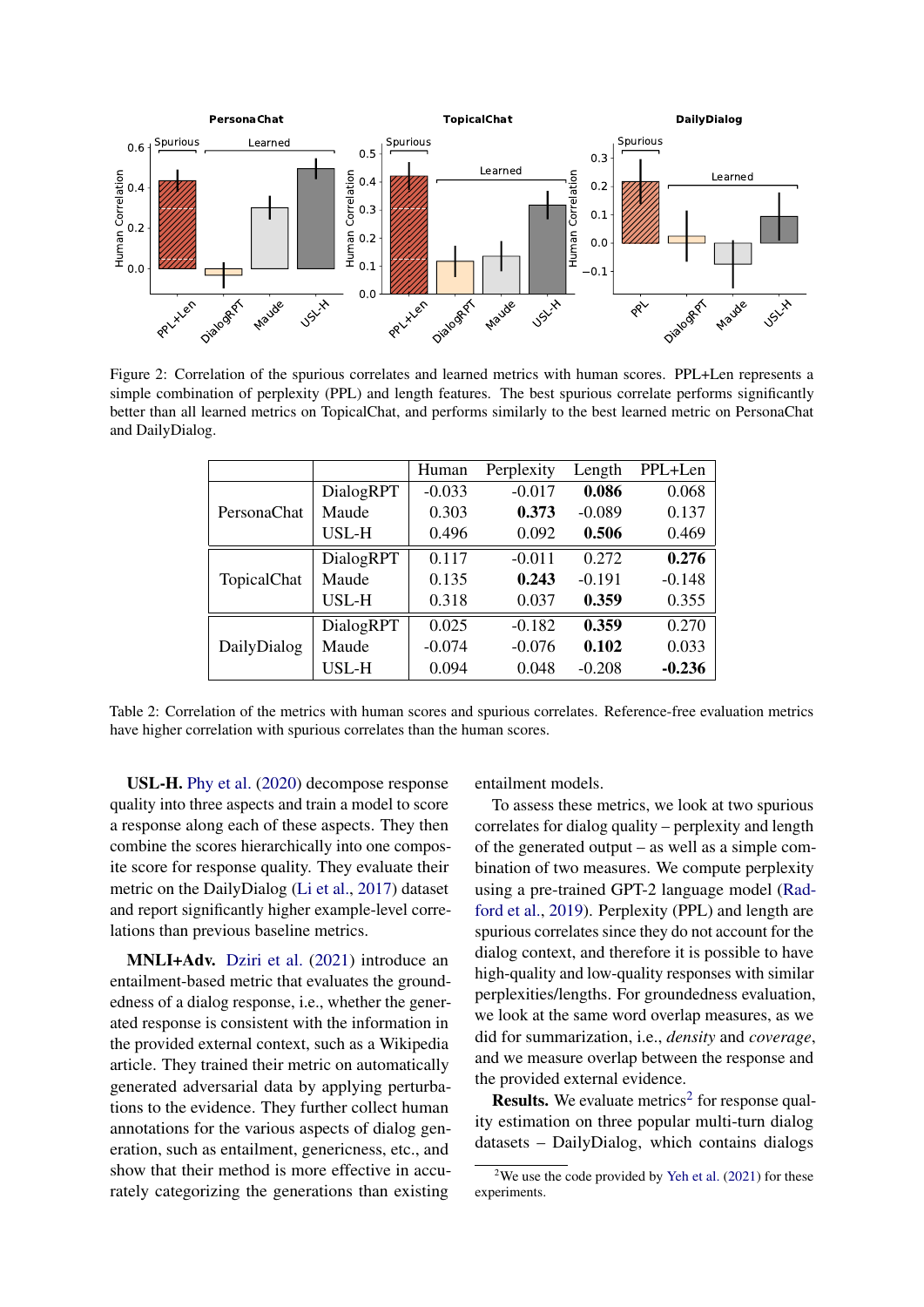about everyday topics [\(Li et al.,](#page-9-7) [2017\)](#page-9-7), TopicalChat, which contains dialogs conditioned on a set of 8 broad topics [\(Gopalakrishnan et al.,](#page-9-8) [2019\)](#page-9-8), and PersonaChat, which contains dialogs conditioned on personas [\(Zhang et al.,](#page-10-7) [2018\)](#page-10-7).

To evaluate the recently proposed metric for response groundedness, we use human annotations collected by [Dziri et al.](#page-8-7) [\(2021\)](#page-8-7) on Wizard of Wikipedia [\(Dinan et al.,](#page-8-8) [2019\)](#page-8-8), a dataset that consists of dialogues conditioned on information from Wikipedia articles. In particular, we use their entailment annotations, where human annotators judge whether or not the external evidence entails a generated response.

Figure [2](#page-3-1) shows the correlations with the human scores and the spurious correlates for the dialog generation evaluation metrics. In DialyDialog, we find that perplexity achieves a similar correlation with human judgments as USL-H. In TopicalChat, perplexity or length alone does not beat out any of the learned metrics; however, combining the two measures achieves a significantly better correlation with humans than learned metrics. In PersonaChat, USL-H achieves the highest correlation with human judgment, though the combined PPL+Len score is close. We observe that USL-H is more consistent than the other reference-free metrics and achieves significantly higher correlations with human scores than MAUDE and DialogRPT for PersonaChat and TopicalChat. We further find that the reference-free metrics have a higher correlation with the spurious correlates than the human scores (Table [2\)](#page-3-2), which again suggests that these learned metrics may be relying upon spurious correlations.

<span id="page-4-1"></span>

Figure 3: Correlation of the spurious correlates and learned metrics with human scores on groundedness evaluation. Both coverage and density get significantly higher correlations with human scores than the learned metrics.

| Metric   |       | Human   Coverage   Density |       |
|----------|-------|----------------------------|-------|
| USL-H    | 0.298 | 0.467                      | 0.515 |
| MNLI+Adv | 0.373 | 0.451                      | 0.514 |

Table 3: Correlation of USL-H and MNLI+Adv scores with humans vs coverage and density. Both learned metrics have a significantly higher correlation with density than human scores.

For groundedness evaluation<sup>[3](#page-4-0)</sup>, both *coverage* and *density* achieve significantly higher correlation with human scores than MNLI+Ad and USL-H. Furthermore, MNLI+Ad and USL-H get a higher correlation with these spurious correlates than human scores (Figure [3\)](#page-4-1).

Despite relatively high correlations on their original datasets, these metrics seem to perform similarly to simple spurious correlations on other datasets. In order to better understand the effectiveness of these reference-free evaluation metrics, we suggest that future research includes comparisons to potential spurious correlates and that research communities come up with a set of potential standard spurious correlates.

# <span id="page-4-3"></span>4 Learned Metrics in System-level Evaluation

#### 4.1 Pairwise Ranking of Systems

Our example-level analysis demonstrates that recently proposed learned evaluation metrics achieve worse correlations with human scores than spurious correlates for almost all the settings. Since an important goal of building these metrics is to be able to rank arbitrary systems, we analyze whether these concerns we observe at the example level manifest into harms at the system level (i.e., ranking systems incorrectly). In order to study this, we need a large collection of human evaluation data across a wide range of systems. [Fabbri et al.](#page-8-3) [\(2020\)](#page-8-3) have recently released human evaluations for faithfulness across 16 summarization systems on CNN/DM. Therefore, we focus on system-level rankings of faithfulness for the remainder of the paper.

We first measure pairwise ranking accuracy for all the systems shown in [Figure 4.](#page-5-0) [4](#page-4-2) We find that system-level rankings suffer from a similar issue as the example level correlations: density and cover-

<span id="page-4-0"></span><sup>&</sup>lt;sup>3</sup>We do not include MAUDE and DialogRPT results for this task since they perform significantly worse.

<span id="page-4-2"></span><sup>&</sup>lt;sup>4</sup>Citations corresponding to these systems are included in Appendix [A.](#page-11-0)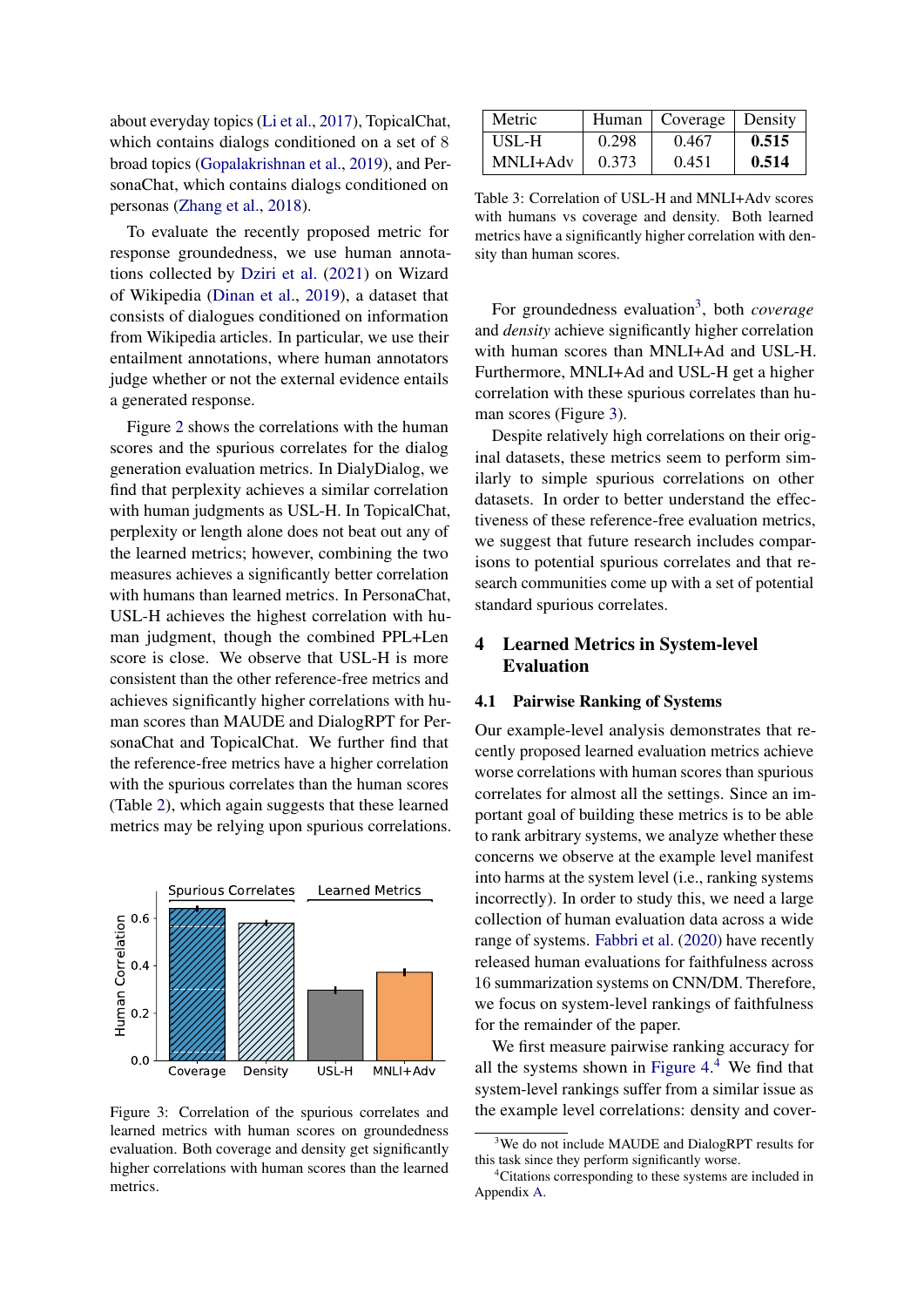<span id="page-5-0"></span>

Figure 4: Density and human scores for summarization systems. We analyze the accuracy of the metrics in ranking all the systems vs. ranking the systems within abstractive faithful group, shown in the blue box. Abstractive faithful systems have faithfulness score higher than 4.5 (out of 5) and density lower than 30.

<span id="page-5-1"></span>

|            | All Pairs | Within AF |
|------------|-----------|-----------|
| Coverage   | 56.54     | 26.60     |
| Density    | 81.01     | 40.45     |
| FactCC     | 78.87     | 38.26     |
| <b>DAE</b> | 80.39     | 37.88     |

Table 4: Accuracy of pairwise ranking across all the systems and within Abstractive Faithful (AF). We observe that the ranking accuracy of all metrics is significantly lower for systems within AF compared to all pairs. Density performs as well as the best learned metric (DAE) in both cases.

age appear as spurious correlations (Table [4\)](#page-5-1). From this observation, we perform a finer-grained analysis and show that these factuality metrics fail on the most important subset of model comparisons: abstractive but faithful summarization system (AF) – where the current state-of-the-art abstractive summarization systems fall.

### 4.2 Results

Both faithfulness metrics perform relatively well when we look at pairwise ranking accuracy across all pairs of models (Table [4\)](#page-5-1). However, they are unable to improve over *density*, which achieves the highest overall accuracy. When we look at ranking within the abstractive faithful group, we see *density* is no longer a good measure for the faithfulness of a system since these systems are relatively close in terms of density. Similarly, the performance of the learned metrics drops significantly, which is an expected result since our analysis in § [3.1](#page-1-0) showed that both FactCC and DAE are spuriously correlated with density. We claim that our system-level analysis is further evidence that these metrics may be relying heavily on simple spurious measures such as word overlap.

These results highlight the importance of performing analyses across different distributions of systems. If we were looking at just the overall ranking accuracy of the metrics, we would conclude that DAE and FactCC correctly measure faithfulness. However, on closer examination, we see that both metrics perform relatively poorly in ranking AF systems, which is arguably the most crucial group since most state-of-the-art systems operate in this regime, and there is substantial interest in building abstractive and faithful summarization systems.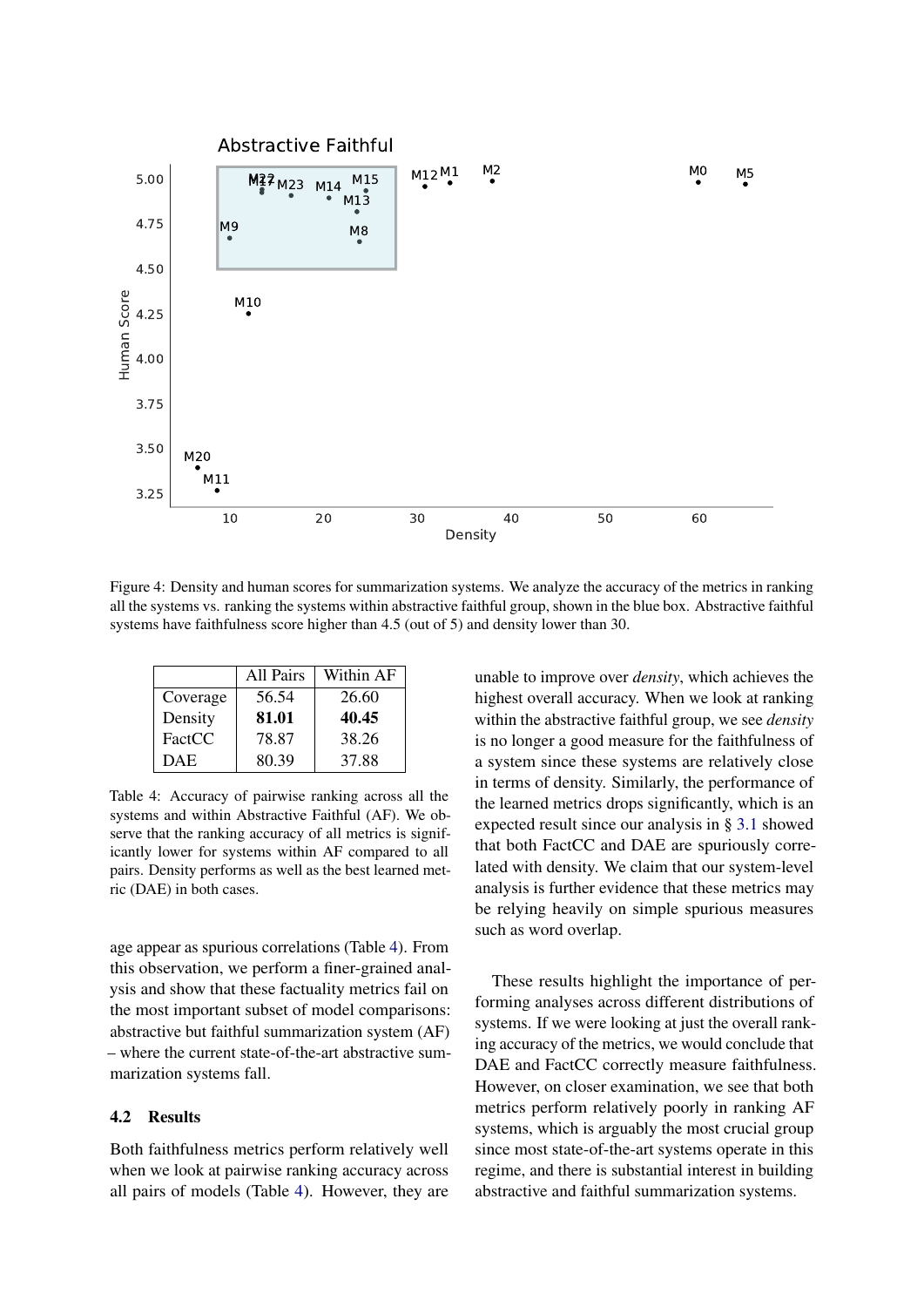<span id="page-6-0"></span>

Figure 5: Architecture of adversarial model. The input sequence is first encoded via a pre-trained Electra model, and the representation is used for both faithfulness classification and density prediction. Gradients from the density predictor are reversed in order to make updates to the encoder's parameters, forcing the model to learn representations that are not predicitve of density.

|                | All Pairs | Within AF |
|----------------|-----------|-----------|
| FactCC-Electra | 77.85     | 27.70     |
| FactCC         | 78.87     | 38.26     |
| DAE            | 80.39     | 37.88     |
| Adversarial    | 85.27     | 59.20     |

Table 5: Pairwise ranking accuracy for systems across All Pairs vs. Within Abstractive Faithful (AF) for DAE and Adversarial. Adversarially trained metric performs significantly better for the systems within AF than previously proposed metrics.

## 5 Adversarial Model

In our earlier example-level analysis, we found that learned metrics have higher correlation with spurious correlates than human judgment. We further saw in our system-level analysis that learned metrics for faithfulness are unable to outperform density. One natural question that follows is whether we can build metrics that do well at the systems level by learning representations that rely less on spurious correlates.

In order to do this, we train an entailment based model using the synthetically generated data from FactCC in an adversarial setup similar to [Ganin](#page-8-9) [et al.](#page-8-9) [\(2016\)](#page-8-9). In particular, our approach augments the standard faithfulness predictor with a density predictor that tries to predict the density of the summary from the model's internal representation. We use this density predictor as an adversary, and our goal is to predict faithfulness while ensuring that it is difficult to predict density using this same representation. To achieve this, the gradients from the density predictor are reversed, which makes it harder to predict the density from the encoder's representation, and thus makes the faithfulness predictions less reliant on density. The model architecture is shown in Figure [5.](#page-6-0) We initialize the parameter  $\lambda$  to 0 and gradually increase it to 1, following the schedule detailed in [Ganin et al.](#page-8-9) [\(2016\)](#page-8-9).

We fine-tune a pre-trained Electra model [\(Clark](#page-8-10) [et al.,](#page-8-10) [2020\)](#page-8-10) using the transformers library [\(Wolf](#page-10-9) [et al.,](#page-10-9) [2020\)](#page-10-9) for this task. We chose Electra in order to match the model architecture in DAE. Since the original FactCC metric was fine-tuned on BERT, we also fine-tune our own version of FactCC on Electra (FactCC-Electra) as an ablation. Our adversarially trained model is essentially the same as FactCC-Electra, but with an additional adversarial head for predicting density.

Results. We note that the FactCC-Electra model performs worse than the original FactCC, which is consistent with the findings in [Goyal and Dur](#page-9-3)[rett](#page-9-3) [\(2021\)](#page-9-3). Our adversarially trained metric has a significantly lower example-level correlation with density (27.71%), as compared to FactCC (59.10%)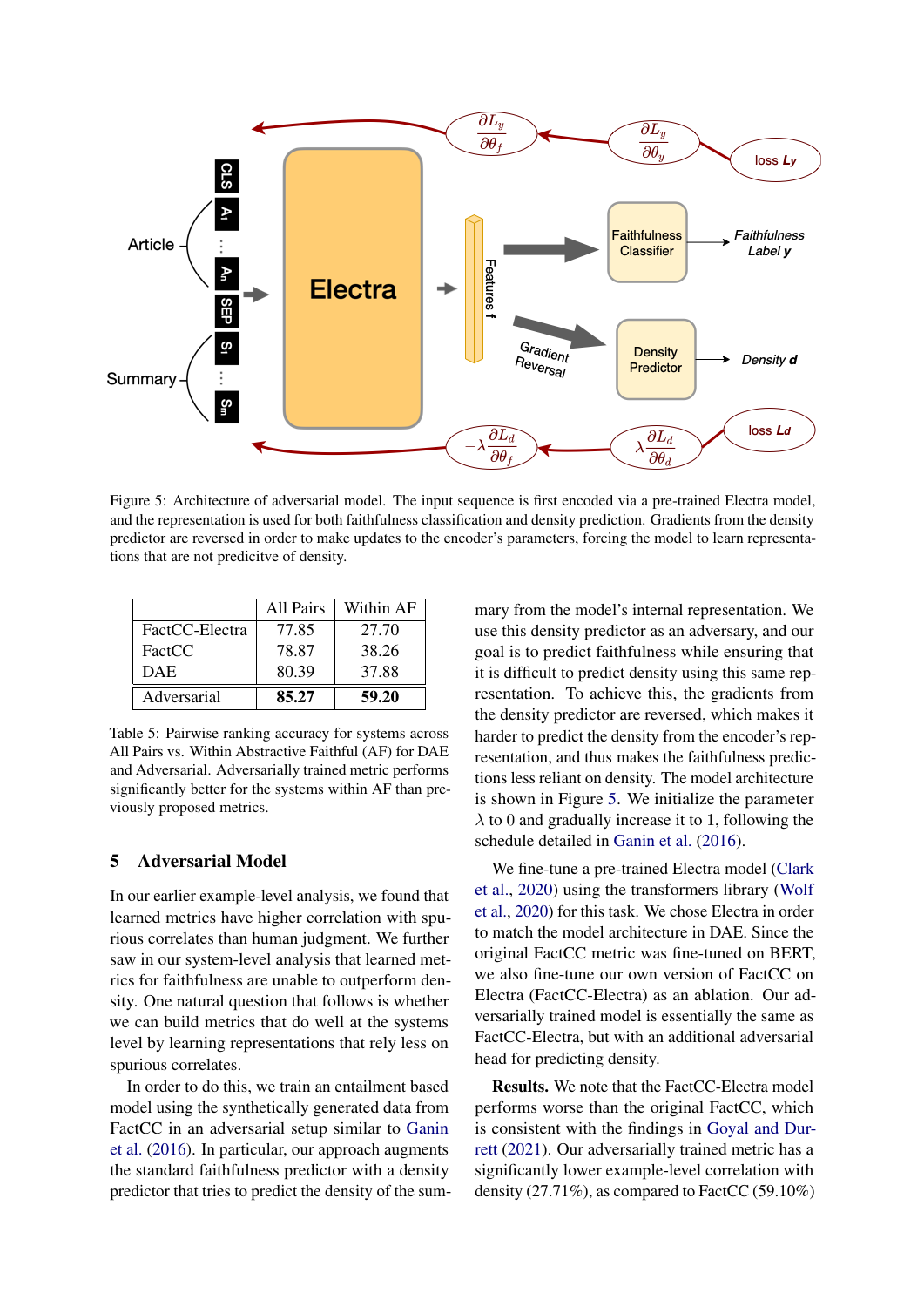and DAE (76.37%). We find that the adversarial model<sup>[5](#page-7-0)</sup> can achieve a significantly better performance than existing learned evaluation metrics in ranking systems within the abstractive faithful (AF) group (Table [5\)](#page-6-0). This suggests that it is possible to learn effective metrics that are not overly reliant on spurious correlates. Furthermore, our metric is also effective in overall pairwise ranking of the systems achieving 85.27% accuracy.

# 6 Related Work

Most existing work on assessing the evaluation methodology of evaluation metrics has focused on reference-based evaluation. For example, [Mathur](#page-10-3) [et al.](#page-10-3) [\(2020\)](#page-10-3) take a critical look at the use of example-level correlations to measure referencebased evaluation metrics in Machine Translation. They show that evaluating these metrics using example-level correlations can be sensitive to the presence of outliers which can lead to false conclusions about a metric's efficacy. Furthermore, [Kocmi et al.](#page-9-2) [\(2021\)](#page-9-2) show that proper assessment of evaluation metrics is crucial as uninformed use of automated metrics such as BLEU can lead to bad deployment decisions. [Caglayan et al.](#page-8-11) [\(2020\)](#page-8-11) has shown that automated reference-based evaluation metrics have robustness issues which can cause them to score generated outputs higher than human written outputs. Furthermore, [Bhandari](#page-8-12) [et al.](#page-8-12) [\(2020\)](#page-8-12) has studied the limitations of referencebased evaluation metrics of text summarization, comparing these metrics across different datasets and application scenarios. In contrast, our work focuses on analyzing learned, reference-free evaluation metrics in summarization and dialog generation, accounting for potential spurious correlates for these evaluation tasks.

There has been some recent work comparing existing reference-free evaluation metrics for text summarization and dialog generation. [Pagnoni](#page-10-5) [et al.](#page-10-5) [\(2021\)](#page-10-5) has measured the efficacy of existing reference-free faithfulness evaluation metrics of summarization on two different summarization datasets relying on example-level correlations. Similarly, [Gehrmann et al.](#page-8-13) [\(2021\)](#page-8-13) has evaluated automated metrics of text summarization across a wide range of datasets. [Gabriel et al.](#page-8-2) [\(2021\)](#page-8-2) has proposed a meta-evaluation framework to evaluate the evaluation metrics looking at certain aspects of

these metrics such as robustness, sensitivity, high correlation with human scores, etc., and measured existing evaluation metrics across these aspects. [Yeh et al.](#page-10-2) [\(2021\)](#page-10-2) perform a comprehensive study of existing dialog generation metrics across several different datasets and find that the performance of metrics varies widely across datasets.

[Gabriel et al.](#page-8-2) [\(2021\)](#page-8-2) and [Yeh et al.](#page-10-2) [\(2021\)](#page-10-2) are the most related to our work since they study robustness of these metrics looking at their performance across different datasets. In our work, however, we explicitly study spurious correlations and show that these may potentially be contributing to the robustness issues. We further present initial promising results suggesting that controlling for these spurious correlates may result in more robust evaluation metrics.

### 7 Conclusion

In conclusion, we study reference-free evaluation metrics for summarization and dialog generation and show that simply looking at overall examplelevel correlation with human judgment paints an incomplete picture of the effectiveness of a metric. In particular, we show that these metrics are unable to do better than simple spurious correlates for the task. We see that this trend carries over in systemlevel ranking for summarization systems, where a spurious correlate for the task performs as well as existing learned evaluation metrics. We find that despite the relatively high overall system-level ranking performance, the learned metrics are not robust to distribution shifts. We show that they fail to properly rank abstractive and (relatively) faithful systems, which is where the current state of the art operates. Finally, we train a faithfulness metric that scores the faithfulness of a summary without relying on the spurious overlap correlate. We show that our metric is more robust across distribution shifts and does better at ranking abstractive, faithful summarization systems.

We suggest that future work in designing reference-free evaluation metrics should be mindful of the distribution of the evaluation data. In particular, metrics should be assessed across different distributions of systems in order to test for robustness and failure modes. Simple spurious correlates can be used as a tool to indicate potential overestimates of the effectiveness of proposed metrics. Finally, we highlight the importance of collecting large-scale human evaluation datasets across a wide

<span id="page-7-0"></span><sup>&</sup>lt;sup>5</sup>Our adversarially trained model can be found at [https://github.com/esdurmus/adversarial\\_eval.](https://github.com/esdurmus/adversarial_eval)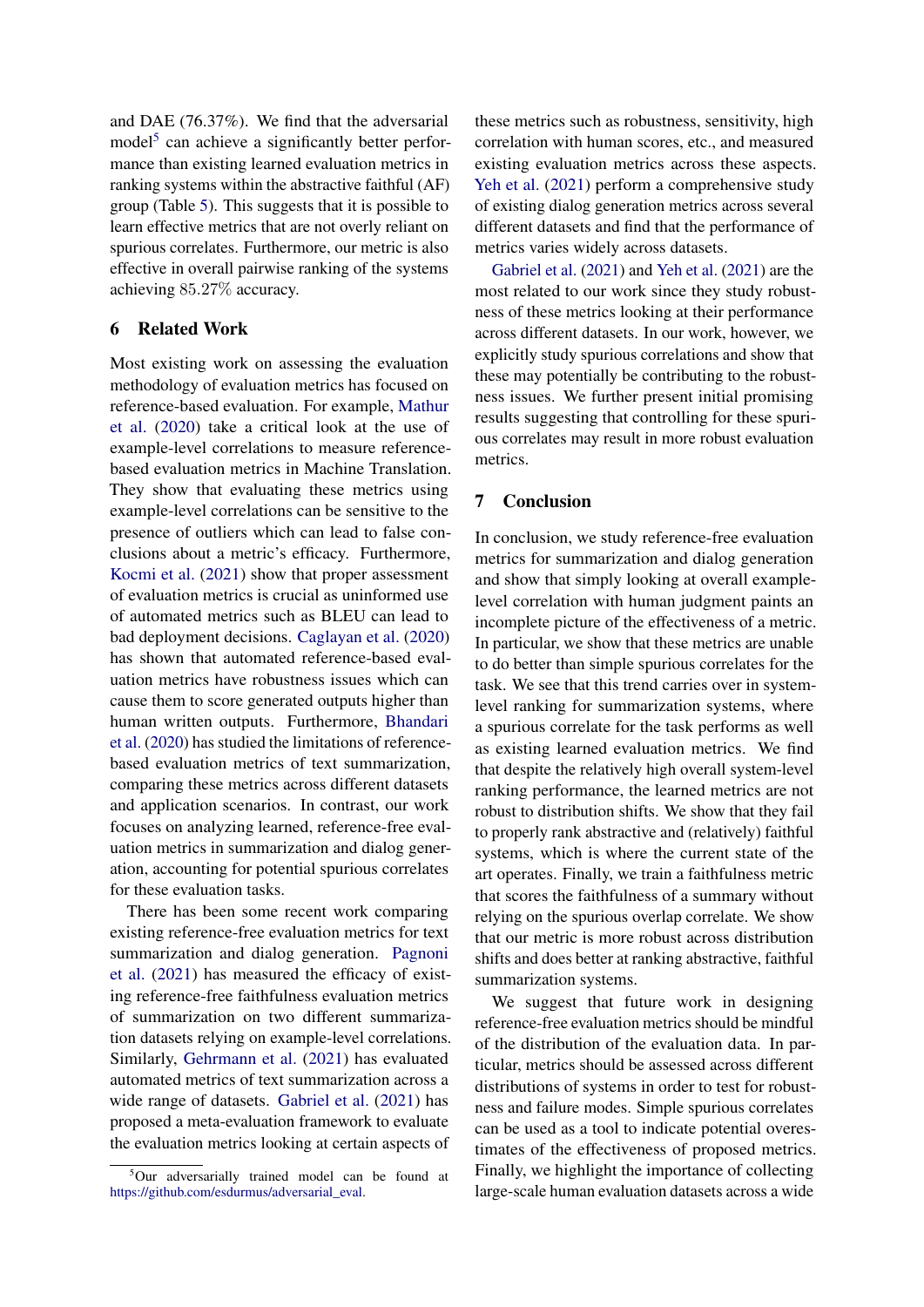range of systems, similar to [Fabbri et al.](#page-8-3) [\(2020\)](#page-8-3), to enable more comprehensive analyses of evaluation metrics.

### 8 Acknowledgements

ED is supported by SAIL Postdoc Fellowship. We further thank the anonymous reviewers and the Stanford NLP group for their invaluable feedback.

### References

- <span id="page-8-12"></span>Manik Bhandari, Pranav Narayan Gour, Atabak Ashfaq, Pengfei Liu, and Graham Neubig. 2020. [Re](https://doi.org/10.18653/v1/2020.emnlp-main.751)[evaluating evaluation in text summarization.](https://doi.org/10.18653/v1/2020.emnlp-main.751) In *Proceedings of the 2020 Conference on Empirical Methods in Natural Language Processing (EMNLP)*, pages 9347–9359, Online. Association for Computational Linguistics.
- <span id="page-8-11"></span>Ozan Caglayan, Pranava Madhyastha, and Lucia Specia. 2020. [Curious case of language generation](https://doi.org/10.18653/v1/2020.coling-main.210) [evaluation metrics: A cautionary tale.](https://doi.org/10.18653/v1/2020.coling-main.210) In *Proceedings of the 28th International Conference on Computational Linguistics*, pages 2322–2328, Barcelona, Spain (Online). International Committee on Computational Linguistics.
- <span id="page-8-4"></span>Ziqiang Cao, Furu Wei, Wenjie Li, and Sujian Li. 2018. [Faithful to the original: Fact aware neural abstrac](https://www.aaai.org/ocs/index.php/AAAI/AAAI18/paper/view/16121)[tive summarization.](https://www.aaai.org/ocs/index.php/AAAI/AAAI18/paper/view/16121) In *Proceedings of the Thirty-Second AAAI Conference on Artificial Intelligence, (AAAI-18), the 30th innovative Applications of Artificial Intelligence (IAAI-18), and the 8th AAAI Symposium on Educational Advances in Artificial Intelligence (EAAI-18), New Orleans, Louisiana, USA, February 2-7, 2018*, pages 4784–4791. AAAI Press.
- <span id="page-8-0"></span>Asli Celikyilmaz, Elizabeth Clark, and Jianfeng Gao. 2020. [Evaluation of text generation: A survey.](http://arxiv.org/abs/2006.14799) *CoRR*, abs/2006.14799.
- <span id="page-8-15"></span>Yen-Chun Chen and Mohit Bansal. 2018. [Fast abstrac](https://doi.org/10.18653/v1/P18-1063)[tive summarization with reinforce-selected sentence](https://doi.org/10.18653/v1/P18-1063) [rewriting.](https://doi.org/10.18653/v1/P18-1063) In *Proceedings of the 56th Annual Meeting of the Association for Computational Linguistics (Volume 1: Long Papers)*, pages 675–686, Melbourne, Australia. Association for Computational Linguistics.
- <span id="page-8-10"></span>Kevin Clark, Minh-Thang Luong, Quoc V. Le, and Christopher D. Manning. 2020. [ELECTRA: Pre](https://openreview.net/pdf?id=r1xMH1BtvB)[training text encoders as discriminators rather than](https://openreview.net/pdf?id=r1xMH1BtvB) [generators.](https://openreview.net/pdf?id=r1xMH1BtvB) In *ICLR*.
- <span id="page-8-8"></span>Emily Dinan, Stephen Roller, Kurt Shuster, Angela Fan, Michael Auli, and Jason Weston. 2019. [Wizard](http://arxiv.org/abs/1811.01241) [of wikipedia: Knowledge-powered conversational](http://arxiv.org/abs/1811.01241) [agents.](http://arxiv.org/abs/1811.01241)
- <span id="page-8-14"></span>Yue Dong, Yikang Shen, Eric Crawford, Herke van Hoof, and Jackie Chi Kit Cheung. 2018. [Bandit-](https://doi.org/10.18653/v1/D18-1409)[Sum: Extractive summarization as a contextual ban-](https://doi.org/10.18653/v1/D18-1409)

[dit.](https://doi.org/10.18653/v1/D18-1409) In *Proceedings of the 2018 Conference on Empirical Methods in Natural Language Processing*, pages 3739–3748, Brussels, Belgium. Association for Computational Linguistics.

- <span id="page-8-6"></span>Esin Durmus, He He, and Mona Diab. 2020. [FEQA: A](https://doi.org/10.18653/v1/2020.acl-main.454) [question answering evaluation framework for faith](https://doi.org/10.18653/v1/2020.acl-main.454)[fulness assessment in abstractive summarization.](https://doi.org/10.18653/v1/2020.acl-main.454) In *Proceedings of the 58th Annual Meeting of the Association for Computational Linguistics*, pages 5055– 5070, Online. Association for Computational Linguistics.
- <span id="page-8-7"></span>Nouha Dziri, Hannah Rashkin, Tal Linzen, and David Reitter. 2021. [Evaluating groundedness in dia](http://arxiv.org/abs/2105.00071)[logue systems: The BEGIN benchmark.](http://arxiv.org/abs/2105.00071) *CoRR*, abs/2105.00071.
- <span id="page-8-3"></span>Alexander R Fabbri, Wojciech Kryściński, Bryan McCann, Caiming Xiong, Richard Socher,<br>and Dragomir Radev. 2020. Summeval: Reand Dragomir Radev. 2020. evaluating summarization evaluation. *arXiv preprint arXiv:2007.12626*.
- <span id="page-8-5"></span>Tobias Falke, Leonardo F. R. Ribeiro, Prasetya Ajie Utama, Ido Dagan, and Iryna Gurevych. 2019. [Ranking generated summaries by correctness: An in](https://doi.org/10.18653/v1/P19-1213)[teresting but challenging application for natural lan](https://doi.org/10.18653/v1/P19-1213)[guage inference.](https://doi.org/10.18653/v1/P19-1213) In *Proceedings of the 57th Annual Meeting of the Association for Computational Linguistics*, pages 2214–2220, Florence, Italy. Association for Computational Linguistics.
- <span id="page-8-2"></span>Saadia Gabriel, Asli Celikyilmaz, Rahul Jha, Yejin Choi, and Jianfeng Gao. 2021. [GO FIGURE: A](https://doi.org/10.18653/v1/2021.findings-acl.42) [meta evaluation of factuality in summarization.](https://doi.org/10.18653/v1/2021.findings-acl.42) In *Findings of the Association for Computational Linguistics: ACL-IJCNLP 2021*, pages 478–487, Online. Association for Computational Linguistics.
- <span id="page-8-9"></span>Yaroslav Ganin, Evgeniya Ustinova, Hana Ajakan, Pascal Germain, Hugo Larochelle, François Laviolette, Mario Marchand, and Victor Lempitsky. 2016. Domain-adversarial training of neural networks. *The journal of machine learning research*, 17(1):2096–2030.
- <span id="page-8-1"></span>Xiang Gao, Yizhe Zhang, Michel Galley, Chris Brockett, and Bill Dolan. 2020. [Dialogue response rank](https://doi.org/10.18653/v1/2020.emnlp-main.28)[ing training with large-scale human feedback data.](https://doi.org/10.18653/v1/2020.emnlp-main.28) In *Proceedings of the 2020 Conference on Empirical Methods in Natural Language Processing (EMNLP)*, pages 386–395, Online. Association for Computational Linguistics.
- <span id="page-8-13"></span>Sebastian Gehrmann, Tosin Adewumi, Karmanya Aggarwal, Pawan Sasanka Ammanamanchi, Anuoluwapo Aremu, Antoine Bosselut, Khyathi Raghavi Chandu, Miruna-Adriana Clinciu, Dipanjan Das, Kaustubh Dhole, Wanyu Du, Esin Durmus, Ondřej Dušek, Chris Chinenye Emezue, Varun Gangal, Cristina Garbacea, Tatsunori Hashimoto, Yufang Hou, Yacine Jernite, Harsh Jhamtani, Yangfeng Ji, Shailza Jolly, Mihir Kale, Dhruv Kumar, Faisal Ladhak, Aman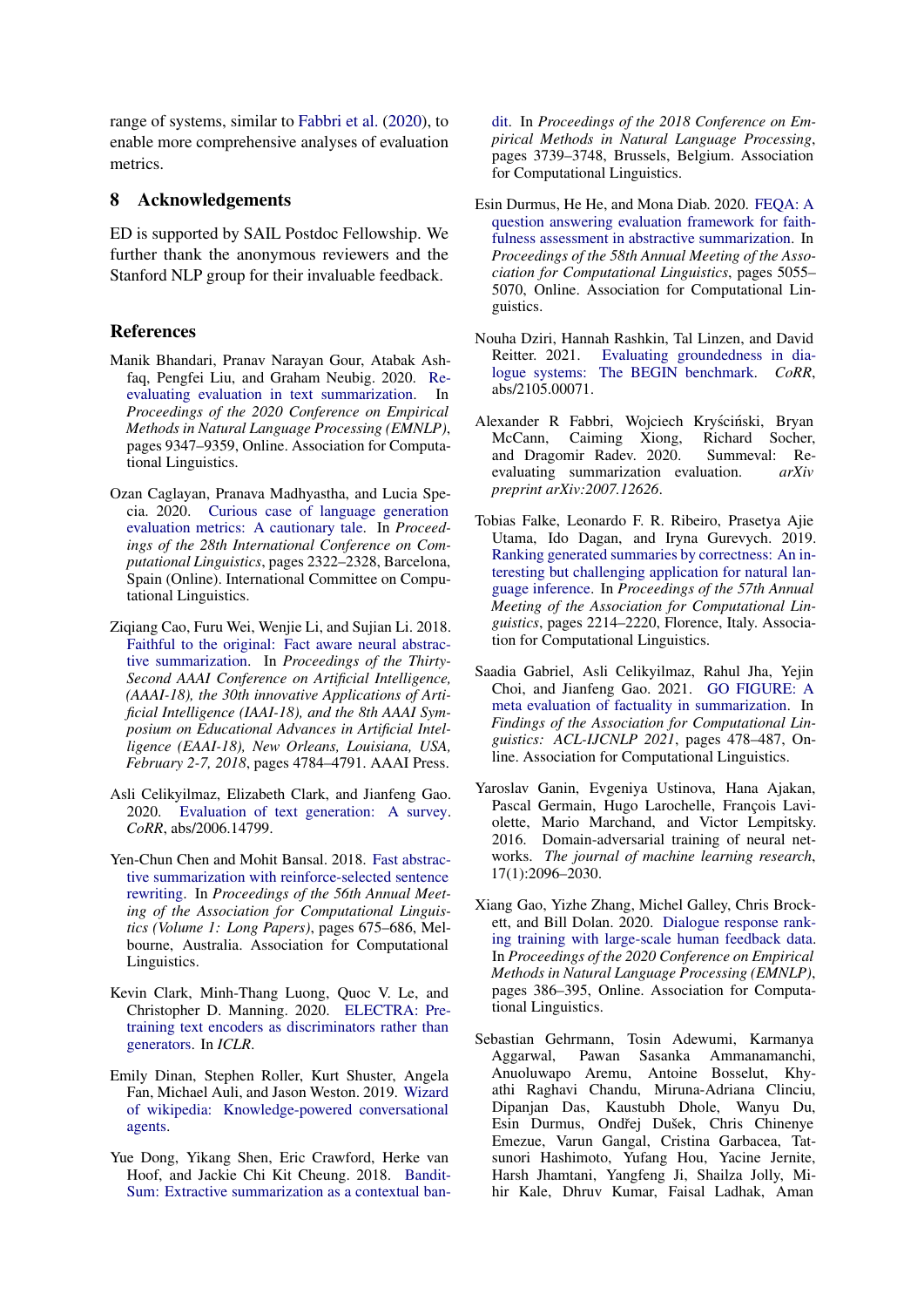Madaan, Mounica Maddela, Khyati Mahajan, Saad Mahamood, Bodhisattwa Prasad Majumder, Pedro Henrique Martins, Angelina McMillan-Major, Simon Mille, Emiel van Miltenburg, Moin Nadeem, Shashi Narayan, Vitaly Nikolaev, Andre Niyongabo Rubungo, Salomey Osei, Ankur Parikh, Laura Perez-Beltrachini, Niranjan Ramesh Rao, Vikas Raunak, Juan Diego Rodriguez, Sashank Santhanam, João Sedoc, Thibault Sellam, Samira Shaikh, Anastasia Shimorina, Marco Antonio Sobrevilla Cabezudo, Hendrik Strobelt, Nishant Subramani, Wei Xu, Diyi Yang, Akhila Yerukola, and Jiawei Zhou. 2021. [The GEM benchmark: Nat](https://doi.org/10.18653/v1/2021.gem-1.10)[ural language generation, its evaluation and metrics.](https://doi.org/10.18653/v1/2021.gem-1.10) In *Proceedings of the 1st Workshop on Natural Language Generation, Evaluation, and Metrics (GEM 2021)*, pages 96–120, Online. Association for Computational Linguistics.

- <span id="page-9-9"></span>Sebastian Gehrmann, Yuntian Deng, and Alexander Rush. 2018. [Bottom-up abstractive summarization.](https://doi.org/10.18653/v1/D18-1443) In *Proceedings of the 2018 Conference on Empirical Methods in Natural Language Processing*, pages 4098–4109, Brussels, Belgium. Association for Computational Linguistics.
- <span id="page-9-8"></span>Karthik Gopalakrishnan, Behnam Hedayatnia, Qinlang Chen, Anna Gottardi, Sanjeev Kwatra, Anu Venkatesh, Raefer Gabriel, and Dilek Hakkani-[Topical-Chat: Towards Knowledge-](https://doi.org/10.21437/Interspeech.2019-3079)[Grounded Open-Domain Conversations.](https://doi.org/10.21437/Interspeech.2019-3079) In *Proc. Interspeech 2019*, pages 1891–1895.
- <span id="page-9-1"></span>Tanya Goyal and Greg Durrett. 2020. [Evaluating fac](https://doi.org/10.18653/v1/2020.findings-emnlp.322)[tuality in generation with dependency-level entail](https://doi.org/10.18653/v1/2020.findings-emnlp.322)[ment.](https://doi.org/10.18653/v1/2020.findings-emnlp.322) In *Findings of the Association for Computational Linguistics: EMNLP 2020*, pages 3592–3603, Online. Association for Computational Linguistics.
- <span id="page-9-3"></span>Tanya Goyal and Greg Durrett. 2021. [Annotating and](https://doi.org/10.18653/v1/2021.naacl-main.114) [modeling fine-grained factuality in summarization.](https://doi.org/10.18653/v1/2021.naacl-main.114) In *Proceedings of the 2021 Conference of the North American Chapter of the Association for Computational Linguistics: Human Language Technologies*, pages 1449–1462, Online. Association for Computational Linguistics.
- <span id="page-9-5"></span>Max Grusky, Mor Naaman, and Yoav Artzi. 2018. [Newsroom: A dataset of 1.3 million summaries with](https://doi.org/10.18653/v1/N18-1065) [diverse extractive strategies.](https://doi.org/10.18653/v1/N18-1065) In *Proceedings of the 2018 Conference of the North American Chapter of the Association for Computational Linguistics: Human Language Technologies, Volume 1 (Long Papers)*, pages 708–719, New Orleans, Louisiana. Association for Computational Linguistics.
- <span id="page-9-12"></span>Han Guo, Ramakanth Pasunuru, and Mohit Bansal. 2018. [Soft layer-specific multi-task summarization](https://doi.org/10.18653/v1/P18-1064) [with entailment and question generation.](https://doi.org/10.18653/v1/P18-1064) In *Proceedings of the 56th Annual Meeting of the Association for Computational Linguistics (Volume 1: Long Papers)*, pages 687–697, Melbourne, Australia. Association for Computational Linguistics.
- <span id="page-9-11"></span>Wan-Ting Hsu, Chieh-Kai Lin, Ming-Ying Lee, Kerui Min, Jing Tang, and Min Sun. 2018. [A unified](https://doi.org/10.18653/v1/P18-1013) [model for extractive and abstractive summarization](https://doi.org/10.18653/v1/P18-1013) [using inconsistency loss.](https://doi.org/10.18653/v1/P18-1013) In *Proceedings of the 56th Annual Meeting of the Association for Computational Linguistics (Volume 1: Long Papers)*, pages 132–141, Melbourne, Australia. Association for Computational Linguistics.
- <span id="page-9-13"></span>Yichen Jiang and Mohit Bansal. 2018. [Closed-book](https://doi.org/10.18653/v1/D18-1440) [training to improve summarization encoder mem](https://doi.org/10.18653/v1/D18-1440)[ory.](https://doi.org/10.18653/v1/D18-1440) In *Proceedings of the 2018 Conference on Empirical Methods in Natural Language Processing*, pages 4067–4077, Brussels, Belgium. Association for Computational Linguistics.
- <span id="page-9-2"></span>Tom Kocmi, Christian Federmann, Roman Grundkiewicz, Marcin Junczys-Dowmunt, Hitokazu Matsushita, and Arul Menezes. 2021. [To ship or not to](http://arxiv.org/abs/2107.10821) [ship: An extensive evaluation of automatic metrics](http://arxiv.org/abs/2107.10821) [for machine translation.](http://arxiv.org/abs/2107.10821) *CoRR*, abs/2107.10821.
- <span id="page-9-0"></span>Wojciech Kryscinski, Bryan McCann, Caiming Xiong, and Richard Socher. 2020. [Evaluating the factual](https://doi.org/10.18653/v1/2020.emnlp-main.750) [consistency of abstractive text summarization.](https://doi.org/10.18653/v1/2020.emnlp-main.750) In *Proceedings of the 2020 Conference on Empirical Methods in Natural Language Processing (EMNLP)*, pages 9332–9346, Online. Association for Computational Linguistics.
- <span id="page-9-10"></span>Wojciech Kryściński, Romain Paulus, Caiming Xiong, and Richard Socher. 2018. [Improving abstraction](https://doi.org/10.18653/v1/D18-1207) [in text summarization.](https://doi.org/10.18653/v1/D18-1207) In *Proceedings of the 2018 Conference on Empirical Methods in Natural Language Processing*, pages 1808–1817, Brussels, Belgium. Association for Computational Linguistics.
- <span id="page-9-4"></span>Faisal Ladhak, Esin Durmus, He He, Claire Cardie, and Kathleen R. McKeown. 2021. [Faithful or extrac](http://arxiv.org/abs/2108.13684)[tive? on mitigating the faithfulness-abstractiveness](http://arxiv.org/abs/2108.13684) [trade-off in abstractive summarization.](http://arxiv.org/abs/2108.13684) *CoRR*, abs/2108.13684.
- <span id="page-9-14"></span>Mike Lewis, Yinhan Liu, Naman Goyal, Marjan Ghazvininejad, Abdelrahman Mohamed, Omer Levy, Veselin Stoyanov, and Luke Zettlemoyer. 2020. [BART: Denoising sequence-to-sequence pre](https://doi.org/10.18653/v1/2020.acl-main.703)[training for natural language generation, translation,](https://doi.org/10.18653/v1/2020.acl-main.703) [and comprehension.](https://doi.org/10.18653/v1/2020.acl-main.703) In *Proceedings of the 58th Annual Meeting of the Association for Computational Linguistics*, pages 7871–7880, Online. Association for Computational Linguistics.
- <span id="page-9-7"></span>Yanran Li, Hui Su, Xiaoyu Shen, Wenjie Li, Ziqiang Cao, and Shuzi Niu. 2017. [DailyDialog: A manu](https://aclanthology.org/I17-1099)[ally labelled multi-turn dialogue dataset.](https://aclanthology.org/I17-1099) In *Proceedings of the Eighth International Joint Conference on Natural Language Processing (Volume 1: Long Papers)*, pages 986–995, Taipei, Taiwan. Asian Federation of Natural Language Processing.
- <span id="page-9-6"></span>Chia-Wei Liu, Ryan Lowe, Iulian Serban, Mike Noseworthy, Laurent Charlin, and Joelle Pineau. 2016. [How NOT to evaluate your dialogue system: An](https://doi.org/10.18653/v1/D16-1230) [empirical study of unsupervised evaluation metrics](https://doi.org/10.18653/v1/D16-1230)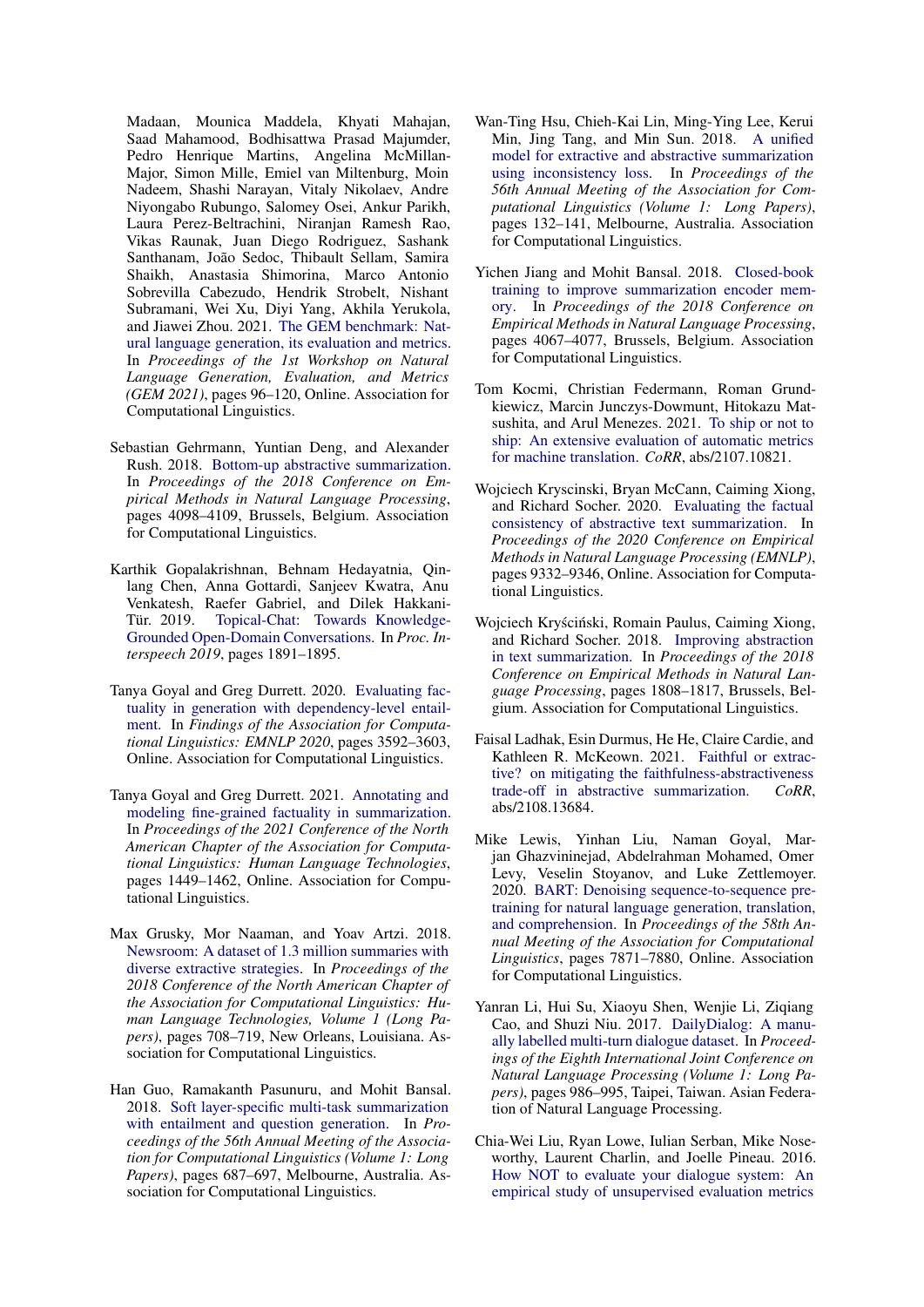[for dialogue response generation.](https://doi.org/10.18653/v1/D16-1230) In *Proceedings of the 2016 Conference on Empirical Methods in Natural Language Processing*, pages 2122–2132, Austin, Texas. Association for Computational Linguistics.

- <span id="page-10-3"></span>Nitika Mathur, Timothy Baldwin, and Trevor Cohn. 2020. [Tangled up in BLEU: Reevaluating the eval](https://doi.org/10.18653/v1/2020.acl-main.448)[uation of automatic machine translation evaluation](https://doi.org/10.18653/v1/2020.acl-main.448) [metrics.](https://doi.org/10.18653/v1/2020.acl-main.448) In *Proceedings of the 58th Annual Meeting of the Association for Computational Linguistics*, pages 4984–4997, Online. Association for Computational Linguistics.
- <span id="page-10-5"></span>Artidoro Pagnoni, Vidhisha Balachandran, and Yulia Tsvetkov. 2021. [Understanding factuality in abstrac](https://doi.org/10.18653/v1/2021.naacl-main.383)[tive summarization with FRANK: A benchmark for](https://doi.org/10.18653/v1/2021.naacl-main.383) [factuality metrics.](https://doi.org/10.18653/v1/2021.naacl-main.383) In *Proceedings of the 2021 Conference of the North American Chapter of the Association for Computational Linguistics: Human Language Technologies*, pages 4812–4829, Online. Association for Computational Linguistics.
- <span id="page-10-12"></span>Ramakanth Pasunuru and Mohit Bansal. 2018. [Multi](https://doi.org/10.18653/v1/N18-2102)[reward reinforced summarization with saliency and](https://doi.org/10.18653/v1/N18-2102) [entailment.](https://doi.org/10.18653/v1/N18-2102) In *Proceedings of the 2018 Conference of the North American Chapter of the Association for Computational Linguistics: Human Language Technologies, Volume 2 (Short Papers)*, pages 646– 653, New Orleans, Louisiana. Association for Computational Linguistics.
- <span id="page-10-1"></span>Vitou Phy, Yang Zhao, and Akiko Aizawa. 2020. [Deconstruct to reconstruct a configurable evalua](https://doi.org/10.18653/v1/2020.coling-main.368)[tion metric for open-domain dialogue systems.](https://doi.org/10.18653/v1/2020.coling-main.368) In *Proceedings of the 28th International Conference on Computational Linguistics*, pages 4164–4178, Barcelona, Spain (Online). International Committee on Computational Linguistics.
- <span id="page-10-8"></span>Alec Radford, Jeff Wu, Rewon Child, David Luan, Dario Amodei, and Ilya Sutskever. 2019. Language models are unsupervised multitask learners.
- <span id="page-10-13"></span>Colin Raffel, Noam Shazeer, Adam Roberts, Katherine Lee, Sharan Narang, Michael Matena, Yanqi Zhou, Wei Li, and Peter J. Liu. 2019. [Exploring the limits](http://arxiv.org/abs/1910.10683) [of transfer learning with a unified text-to-text trans](http://arxiv.org/abs/1910.10683)[former.](http://arxiv.org/abs/1910.10683) *CoRR*, abs/1910.10683.
- <span id="page-10-6"></span>Abigail See, Peter J. Liu, and Christopher D. Manning. 2017. [Get to the point: Summarization with pointer](https://doi.org/10.18653/v1/P17-1099)[generator networks.](https://doi.org/10.18653/v1/P17-1099) In *Proceedings of the 55th Annual Meeting of the Association for Computational Linguistics (Volume 1: Long Papers)*, pages 1073– 1083, Vancouver, Canada. Association for Computational Linguistics.
- <span id="page-10-0"></span>Koustuv Sinha, Prasanna Parthasarathi, Jasmine Wang, Ryan Lowe, William L. Hamilton, and Joelle Pineau. 2020. [Learning an unreferenced metric for online](https://doi.org/10.18653/v1/2020.acl-main.220) [dialogue evaluation.](https://doi.org/10.18653/v1/2020.acl-main.220) In *Proceedings of the 58th Annual Meeting of the Association for Computational Linguistics*, pages 2430–2441, Online. Association for Computational Linguistics.
- <span id="page-10-4"></span>Alex Wang, Kyunghyun Cho, and Mike Lewis. 2020. [Asking and answering questions to evaluate the fac](https://doi.org/10.18653/v1/2020.acl-main.450)[tual consistency of summaries.](https://doi.org/10.18653/v1/2020.acl-main.450) In *Proceedings of the 58th Annual Meeting of the Association for Computational Linguistics*, pages 5008–5020, Online. Association for Computational Linguistics.
- <span id="page-10-9"></span>Thomas Wolf, Lysandre Debut, Victor Sanh, Julien Chaumond, Clement Delangue, Anthony Moi, Pierric Cistac, Tim Rault, Rémi Louf, Morgan Funtowicz, Joe Davison, Sam Shleifer, Patrick von Platen, Clara Ma, Yacine Jernite, Julien Plu, Canwen Xu, Teven Le Scao, Sylvain Gugger, Mariama Drame, Quentin Lhoest, and Alexander M. Rush. 2020. [Transformers: State-of-the-art natural language pro](https://www.aclweb.org/anthology/2020.emnlp-demos.6)[cessing.](https://www.aclweb.org/anthology/2020.emnlp-demos.6) In *Proceedings of the 2020 Conference on Empirical Methods in Natural Language Processing: System Demonstrations*, pages 38–45, Online. Association for Computational Linguistics.
- <span id="page-10-11"></span>Yuxiang Wu and Baotian Hu. 2018. [Learning to](https://www.aaai.org/ocs/index.php/AAAI/AAAI18/paper/view/16838) [extract coherent summary via deep reinforcement](https://www.aaai.org/ocs/index.php/AAAI/AAAI18/paper/view/16838) [learning.](https://www.aaai.org/ocs/index.php/AAAI/AAAI18/paper/view/16838) In *Proceedings of the Thirty-Second AAAI Conference on Artificial Intelligence, (AAAI-18), the 30th innovative Applications of Artificial Intelligence (IAAI-18), and the 8th AAAI Symposium on Educational Advances in Artificial Intelligence (EAAI-18), New Orleans, Louisiana, USA, February 2-7, 2018*, pages 5602–5609. AAAI Press.
- <span id="page-10-2"></span>Yi-Ting Yeh, Maxine Eskenazi, and Shikib Mehri. 2021. [A comprehensive assessment of dialog eval](https://doi.org/10.18653/v1/2021.eancs-1.3)[uation metrics.](https://doi.org/10.18653/v1/2021.eancs-1.3) In *The First Workshop on Evaluations and Assessments of Neural Conversation Systems*, pages 15–33, Online. Association for Computational Linguistics.
- <span id="page-10-15"></span>Jingqing Zhang, Yao Zhao, Mohammad Saleh, and Peter J. Liu. 2020. Pegasus: Pre-training with extracted gap-sentences for abstractive summarization. *ArXiv*, abs/1912.08777.
- <span id="page-10-7"></span>Saizheng Zhang, Emily Dinan, Jack Urbanek, Arthur Szlam, Douwe Kiela, and Jason Weston. 2018. [Per](https://doi.org/10.18653/v1/P18-1205)[sonalizing dialogue agents: I have a dog, do you](https://doi.org/10.18653/v1/P18-1205) [have pets too?](https://doi.org/10.18653/v1/P18-1205) In *Proceedings of the 56th Annual Meeting of the Association for Computational Linguistics (Volume 1: Long Papers)*, pages 2204– 2213, Melbourne, Australia. Association for Computational Linguistics.
- <span id="page-10-10"></span>Qingyu Zhou, Nan Yang, Furu Wei, Shaohan Huang, Ming Zhou, and Tiejun Zhao. 2018. [Neural doc](https://doi.org/10.18653/v1/P18-1061)[ument summarization by jointly learning to score](https://doi.org/10.18653/v1/P18-1061) [and select sentences.](https://doi.org/10.18653/v1/P18-1061) In *Proceedings of the 56th Annual Meeting of the Association for Computational Linguistics (Volume 1: Long Papers)*, pages 654– 663, Melbourne, Australia. Association for Computational Linguistics.
- <span id="page-10-14"></span>Daniel M. Ziegler, Nisan Stiennon, Jeffrey Wu, Tom B. Brown, Alec Radford, Dario Amodei, Paul Christiano, and Geoffrey Irving. 2019. [Fine-tuning lan](https://arxiv.org/abs/1909.08593)[guage models from human preferences.](https://arxiv.org/abs/1909.08593) *arXiv preprint arXiv:1909.08593*.